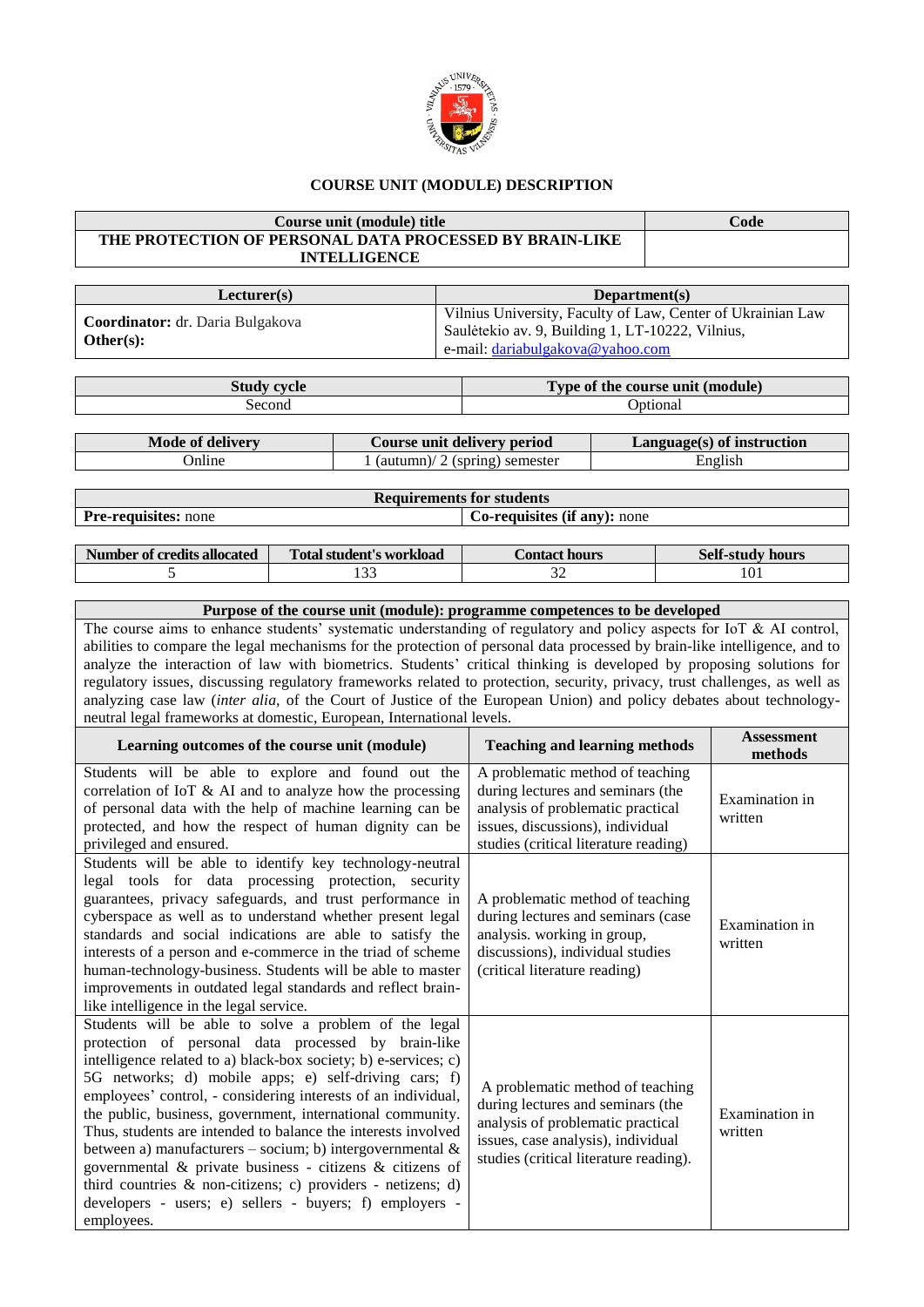| Students will be able to independently develop and initiate<br>updated regulations to technology-neutral law specialized in<br>cyber-physical<br>processing techniques of<br>brain-like<br>intelligence with attention paid to personal data protection<br>with respect to safety, privacy, and security. | A problematic method of teaching<br>during lectures and seminars (the<br>analysis of problematic practical<br>issues, case analysis), individual<br>studies (critical literature reading). | Examination in<br>written |
|-----------------------------------------------------------------------------------------------------------------------------------------------------------------------------------------------------------------------------------------------------------------------------------------------------------|--------------------------------------------------------------------------------------------------------------------------------------------------------------------------------------------|---------------------------|
| Students will be able to apply acquired knowledge in<br>practice of personal data protection by drawing conclusions<br>on specific case-law examples.                                                                                                                                                     | A problematic method of teaching<br>during lectures and seminars (the<br>analysis of problematic practical<br>issues, case analysis), individual<br>studies (critical literature reading). | Examination in<br>written |
| Students will understand industry-related comparative<br>studies occurred in Lithuania, Ukraine, Netherlands, France,<br>Italy, Germany, China, US, as well as to reflect on disputes<br>molded in these countries.                                                                                       | A problematic method of teaching<br>during lectures and seminars (the<br>analysis of problematic practical<br>issues, case analysis), individual<br>studies (critical literature reading). | Examination in<br>written |

|                                                                                            |                | <b>Contact hours</b> |                |                    |                      |                              |                         | Self-study: hours and assignments |                                                                                                                                                                                                                                |  |
|--------------------------------------------------------------------------------------------|----------------|----------------------|----------------|--------------------|----------------------|------------------------------|-------------------------|-----------------------------------|--------------------------------------------------------------------------------------------------------------------------------------------------------------------------------------------------------------------------------|--|
| Content: breakdown of the topics                                                           |                | Consultations        | Seminars       | Practical sessions | aboratory activities | Internship/work<br>placement | <b>Contact hours</b>    | Self-study hours                  | <b>Assignments</b>                                                                                                                                                                                                             |  |
| Digitized Legal Identity and<br>1.<br>Unique Identification                                | 4              |                      | 6              |                    |                      |                              | 10                      | 21                                | Reading academic literature and<br>main legal sources. Analysis of<br>relevant cases in the court practice.                                                                                                                    |  |
| Legal aspects of 5G & IoT in<br>2.<br>comparative context                                  | $\overline{2}$ |                      | $\overline{2}$ |                    |                      |                              | $\overline{\mathbf{4}}$ | 16                                | Reading academic literature and<br>main legal sources. Analysis of<br>relevant cases in the court practice.<br>Optional - selecting a specific sub-<br>set of regulatory issues in a focus<br>area and defending presentation. |  |
| 3.<br>Profiling Agreement, Data<br>Commodification and Quantified-<br>Self Personification | $\overline{2}$ |                      | $\overline{2}$ |                    |                      |                              | $\boldsymbol{4}$        | 16                                | Reading academic literature and<br>main legal sources. Analysis of<br>relevant cases in the court practice.<br>Optional - selecting a specific sub-<br>set of regulatory issues in a focus<br>area and defending presentation. |  |
| The Regulation of Privacy<br>4.<br><b>Enhanced Technologies</b>                            | $\overline{2}$ |                      | $\overline{c}$ |                    |                      |                              | 4                       | 16                                | Reading academic literature and<br>main legal sources. Analysis of<br>relevant cases in the court practice.<br>Optional - selecting a specific sub-<br>set of regulatory issues in a focus<br>area and defending presentation. |  |
| The Protection of Personal Data<br>5.<br>of the Deceased                                   | 2              |                      | $\overline{2}$ |                    |                      |                              | 4                       | 16                                | Reading academic literature and<br>main legal sources. Analysis of<br>relevant cases in the court practice.<br>Optional - selecting a specific sub-<br>set of regulatory issues in a focus<br>area and defending presentation. |  |
| Application of Brain-Like<br>6.<br>Intelligence in Legal Activities<br><b>Total</b>        | 2<br>14        |                      | 4<br>18        |                    |                      |                              | 6<br>32                 | 16<br>101                         | Reading academic literature and<br>main legal sources. Analysis of<br>relevant cases in the court practice.<br>Optional - selecting a specific sub-<br>set of regulatory issues in a focus<br>area and defending presentation. |  |
|                                                                                            |                |                      |                |                    |                      |                              |                         |                                   |                                                                                                                                                                                                                                |  |

| <b>Assessment</b>         | Weight,    | <b>Assessment</b>                    | <b>Assessment criteria</b>                                                                                                                                                                                                                                                                     |
|---------------------------|------------|--------------------------------------|------------------------------------------------------------------------------------------------------------------------------------------------------------------------------------------------------------------------------------------------------------------------------------------------|
| strategy                  | percentage | period                               |                                                                                                                                                                                                                                                                                                |
| Examination<br>in written | 100        | During the<br>examination<br>session | Two practical situations related to be solved by the students in written,<br>where students are expected to demonstrate the advanced theoretical<br>knowledge of the issues studied during the course, conceptual<br>understanding of the complexities of personal data protection, IoT and AI |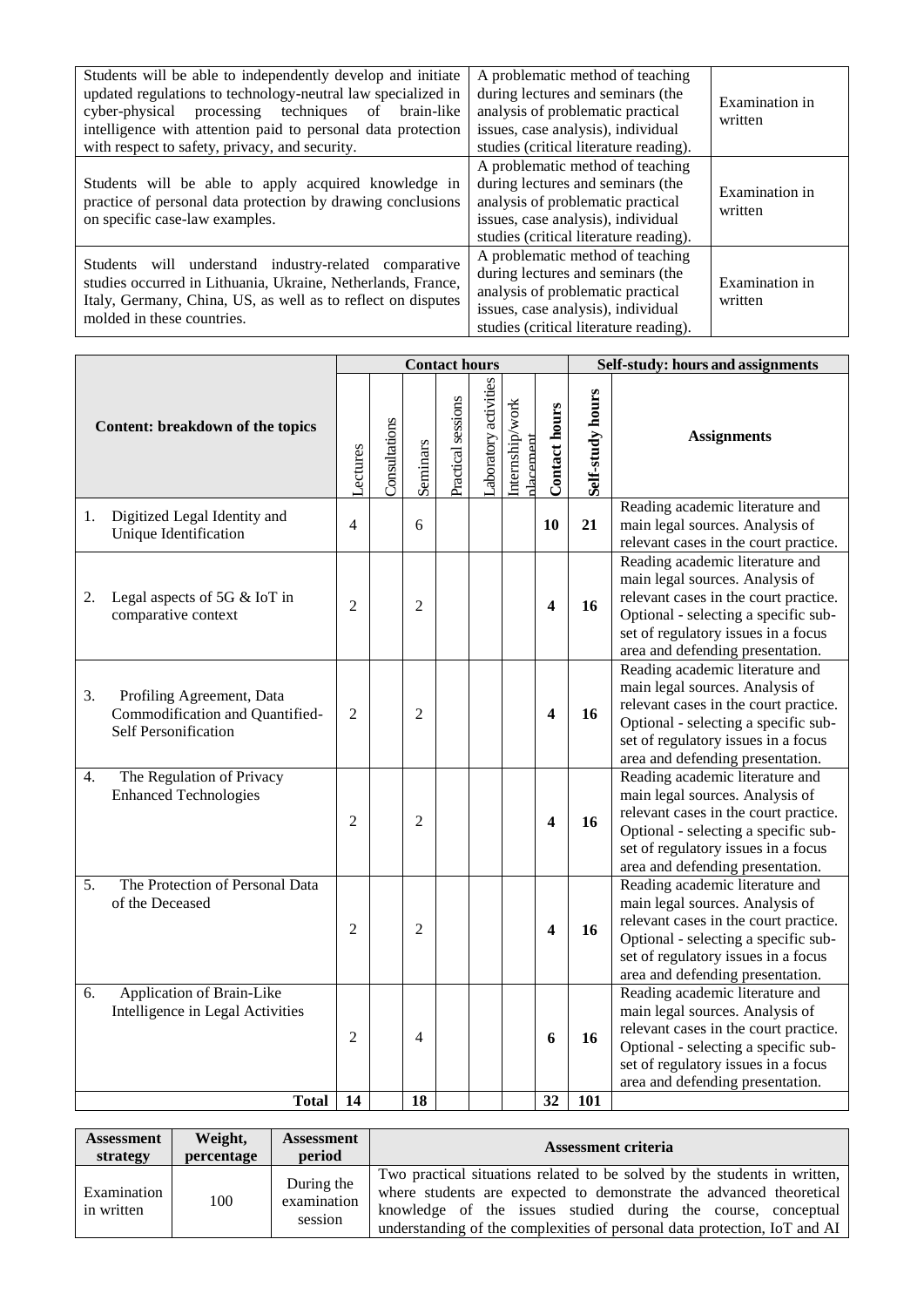|  | regulatory frameworks and the case law of the Court of Justice of the        |
|--|------------------------------------------------------------------------------|
|  | European Union, the case law of Member-States of the EU, legislative         |
|  | and practical experiences of China, US in comparative context.               |
|  | Final exam is evaluated by the 10 points assessment criteria for the final   |
|  | evaluation:                                                                  |
|  | 10 points (excellent), excellent knowledge and abilities;<br>٠               |
|  | 9 points (very good), strong, good knowledge and abilities;<br>$\bullet$     |
|  | 8 points (good), better than average knowledge and abilities;<br>$\bullet$   |
|  | 7 points (average), average knowledge and abilities, with minor<br>$\bullet$ |
|  | mistakes:                                                                    |
|  | 6 points (satisfactory), knowledge and abilities are lower than<br>٠         |
|  | medium, includes some mistakes;                                              |
|  | 5 points (weak), knowledge and abilities satisfies minimal<br>٠              |
|  | requirements;                                                                |
|  | $4-1$ points – unsatisfactory.                                               |

| <b>Author</b>                            | Year<br>of<br>publica<br>tion | <b>Title</b>                                                                                                        | <b>Issue of a</b><br>periodical or<br>volume of a<br>publication | <b>Publishing place and</b><br>house or web link                                                                 |  |  |  |  |  |
|------------------------------------------|-------------------------------|---------------------------------------------------------------------------------------------------------------------|------------------------------------------------------------------|------------------------------------------------------------------------------------------------------------------|--|--|--|--|--|
| <b>Compulsory reading</b>                |                               |                                                                                                                     |                                                                  |                                                                                                                  |  |  |  |  |  |
| F. Q. Nguyen                             | 2018                          | The standard for biometric data protection                                                                          | 7(1)                                                             | Journal of Law & Cyber<br>Warfare                                                                                |  |  |  |  |  |
| J. L. Blanch &<br>S. S.<br>Christensen   | 2018                          | Biometric basics: Options to gather data<br>from digital devices locked by a biometric<br>key                       | 66(1)                                                            | United States Attorneys'<br><b>Bulletin</b>                                                                      |  |  |  |  |  |
| T. Jakupak & Z.<br><b>Breges</b>         | 2020                          | Digitalization: Balance and protection -<br>state-of-the-art                                                        | 7(2)                                                             | InterEULawEast: Journal<br>for International and<br>European Law,<br><b>Economics and Market</b><br>Integrations |  |  |  |  |  |
| E. McClellan                             | 2020                          | Facial recognition technology: Balancing the<br>benefits and concerns                                               | 15(2)                                                            | Journal of Business and<br><b>Technology Law</b>                                                                 |  |  |  |  |  |
| S. Poudel                                | 2016                          | Internet of things: Underlying technologies,<br>interoperability, and threats to privacy and<br>security            | 31 (Annual<br>Review 2016)                                       | <b>Berkeley Technology</b><br>Law                                                                                |  |  |  |  |  |
| E. Terryn & V.<br>Gool                   | 2021                          | The Role of European Consumer Regulation<br>in Shaping the Environmental Impact of E-<br>Commerce                   | 3(2021)                                                          | Journal of European<br><b>Consumer and Market</b><br>Law                                                         |  |  |  |  |  |
| C. Busch et al.                          | 2021                          | The Premature Obsolescence of the New<br><b>Deal for Consumers</b>                                                  | 3(2021)                                                          | Journal of European<br><b>Consumer and Market</b><br>Law                                                         |  |  |  |  |  |
| C. Busch & V.<br>Mak                     | 2021                          | Putting the Digital Services Act in Context:<br>Bridging the Gap between EU Consumer<br>Law and Platform Regulation | 3(2021)                                                          | Journal of European<br><b>Consumer and Market</b><br>Law                                                         |  |  |  |  |  |
| R. Fumerton                              | 2017                          | The costs and benefits of profiling                                                                                 | 15 (Special<br>Issue)                                            | Georgetown Journal of<br>Law & Public Policy                                                                     |  |  |  |  |  |
| P. R.<br>Stephenson                      | 2020                          | Adversarial machine learning: The coming<br>legal storm                                                             | 8(2)                                                             | Legal Issues Journal                                                                                             |  |  |  |  |  |
| S. McJohn & I.<br>McJohn                 | 2020                          | Fair use and machine learning                                                                                       | 12(1)                                                            | Northeastern University<br>Law Review                                                                            |  |  |  |  |  |
| Szadeczky<br>T.                          | 2018                          | Enhanced functionality brings new privacy<br>and security issues - an analysis of eid                               | 12<br>(1)                                                        | Masaryk University<br>Journal of Law and<br>Technology                                                           |  |  |  |  |  |
| M. Monajemi                              | 2018                          | Privacy regulation in the age of biometrics<br>that deal with a new world order of<br>information                   | 25(2)                                                            | University of Miami<br>International and<br>Comparative Law Review                                               |  |  |  |  |  |
| M. D.<br>Reijneveld                      | 2017                          | Quantified self, freedom, and the gdpr                                                                              | 14(2)                                                            | SCRIPTed: Journal of<br>Law, Technology and<br>Society                                                           |  |  |  |  |  |
| B. Ibiricu & M.<br>Leena van der<br>Made | 2020                          | Ethics by design: a code of ethics for the<br>digital age                                                           | 30(3)                                                            | Records Management<br>Journal                                                                                    |  |  |  |  |  |
| K. A. Wong                               | 2020                          | The face-id revolution: The balance between                                                                         | 20(1)                                                            | Journal of High                                                                                                  |  |  |  |  |  |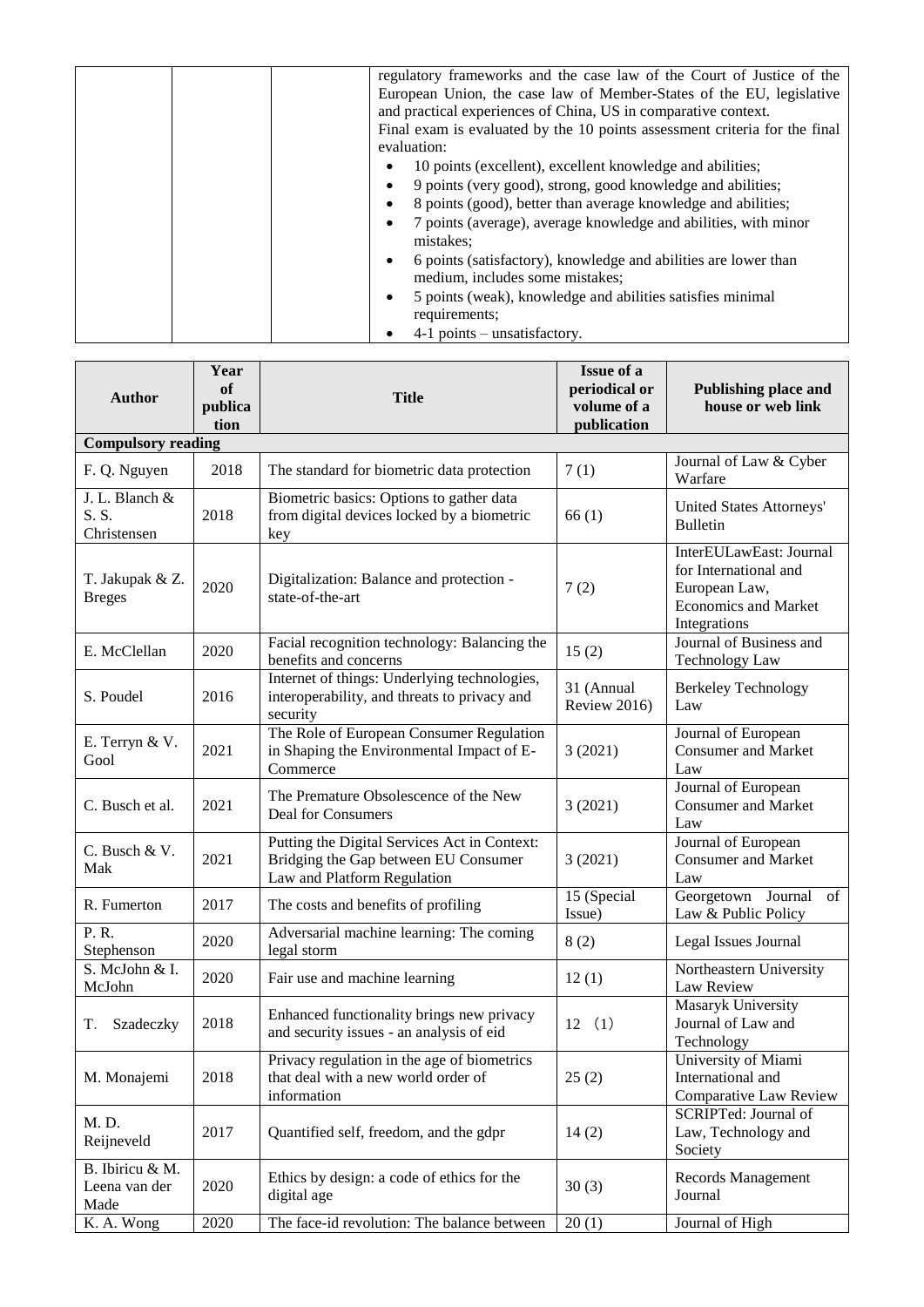|                             |      | pro-market and pro-consumer biometric                                                                                                                                             |         | <b>Technology Law</b>                                               |
|-----------------------------|------|-----------------------------------------------------------------------------------------------------------------------------------------------------------------------------------|---------|---------------------------------------------------------------------|
|                             |      | privacy regulation                                                                                                                                                                |         |                                                                     |
| L. Somaini                  | 2020 | Regulating the dynamic concept of non-<br>personal data in the eu: From ownership to<br>portability                                                                               | 6(1)    | <b>European Data Protection</b><br>Law Review                       |
| A. Boerding et<br>al.       | 2018 | Data ownership - a property rights approach<br>from a european perspective                                                                                                        | 11(2)   | Journal of Civil Law<br>Studies                                     |
| M. Legg F. Bell             | 2019 | Artificial intelligence and the legal<br>profession: Becoming the ai-enhanced<br>lawyer                                                                                           | 38(2)   | University of Tasmania<br>Law Review                                |
| C. Nunez                    | 2017 | Artificial Intelligence and Legal Ethics:<br>Whether AI Lawyers Can Make Ethical<br>Decisions, 20 Tulane Journal of Technology<br>and Intellectual Property                       | 20      | Tulane Journal of<br>Technology and<br><b>Intellectual Property</b> |
| A. Elia                     | 2019 | Automation of non-disclosure agreements: A<br>roadmap for a legal department to gain<br>advantage using ai (artificial intelligence)                                              | 12(48)  | <b>International In-House</b><br>Counsel Journal                    |
| G. Kasap                    | 2021 | Can artificial intelligence ("ai") replace<br>human arbitrators? technological concerns<br>and legal implications                                                                 | 2021(2) | Journal of Dispute<br>Resolution                                    |
| <b>Recommended reading</b>  |      |                                                                                                                                                                                   |         |                                                                     |
| F. Pasquale                 | 2015 | The Black Box Society: The Secret<br>Algorithms that Control Money and<br>Information                                                                                             |         | <b>Harvard University Press</b>                                     |
| D. Weber & R.<br>Schutte    | 2019 | State-of-the-art and adoption on artificial<br>intelligence in retailing                                                                                                          | 21(3)   | Digital Policy, Regulation<br>and Governance                        |
| N. Petersen                 | 2020 | Alexy and the "german" model of<br>proportionality: Why the theory of<br>constitutional rights does not provide a<br>representative reconstruction of the<br>proportionality test | 21(2)   | German Law Journal                                                  |
| A. Kirk                     | 2019 | Artificial Intelligence and the Fifth Domain                                                                                                                                      | 80      | Air Force Law Review                                                |
| M. J. Ryan                  | 2020 | Escaping the fingerprint crisis: A blueprint<br>for essential research                                                                                                            | 2020(3) | University of Illinois Law<br>Review                                |
| E. A. Brown                 | 2020 | A healthy mistrust: Curbing biometric data<br>misuse in the workplace                                                                                                             | 23(2)   | <b>Stanford Technology Law</b><br>Review                            |
| N. Silver                   | 2012 | The Signal and The Noise: Why so many<br>predictions fail – but some don't?                                                                                                       |         | The Penguin Press, New<br>York                                      |
| E. Kahana                   | 2018 | Rise of the intelligent information brokers:<br>Role of computational law applications in<br>administering the dynamic cybersecurity<br>threat surface in iot                     | 19(2)   | Minnesota Journal of<br>Law, Science and<br>Technology              |
| K. A. Wong                  | 2020 | The face-id revolution: The balance between<br>pro-market and pro-consumer biometric<br>privacy regulation                                                                        | 20(1)   | Journal of High<br><b>Technology Law</b>                            |
| B. Cardan                   | 2017 | The profiling technique in forensic<br>investigations                                                                                                                             | 2017(2) | Studia Universitatis<br>Babes-Bolyai<br>Jurisprudentia              |
| V. Spears                   | 2019 | Machine learning                                                                                                                                                                  | 2(1)    | The Journal of Robotics,<br>Artificial Intelligence &<br>Law        |
| A. Deng                     | 2018 | An antitrust lawyer's guide to machine<br>learning                                                                                                                                | 32(2)   | Antitrust                                                           |
| W. Price & A.<br>K. Rai     | 2021 | Clearing opacity through machine learning                                                                                                                                         | 106(2)  | <b>Iowa Law Review</b>                                              |
| P.K.Yu                      | 2020 | The algorithmic divide and equality in the<br>age of artificial intelligence                                                                                                      | 72(2)   | Florida Law Review                                                  |
| O. Tene $&J.$<br>Polonetsky | 2017 | Taming the golem: Challenges of ethical<br>algorithmic decision-making                                                                                                            | 19(1)   | North Carolina Journal of<br>Law & Technology                       |
| K. Ho                       | 2021 | The faux pas in modern competition law -<br>walled gardens, data sharing and algorithmic<br>decision making                                                                       | 3(1)    | De Lege Ferenda                                                     |
| K. Manwaring                | 2017 | Kickstarting reconnection: An approach to<br>legal problems arising from emerging                                                                                                 | 22(1)   | Deakin Law Review                                                   |